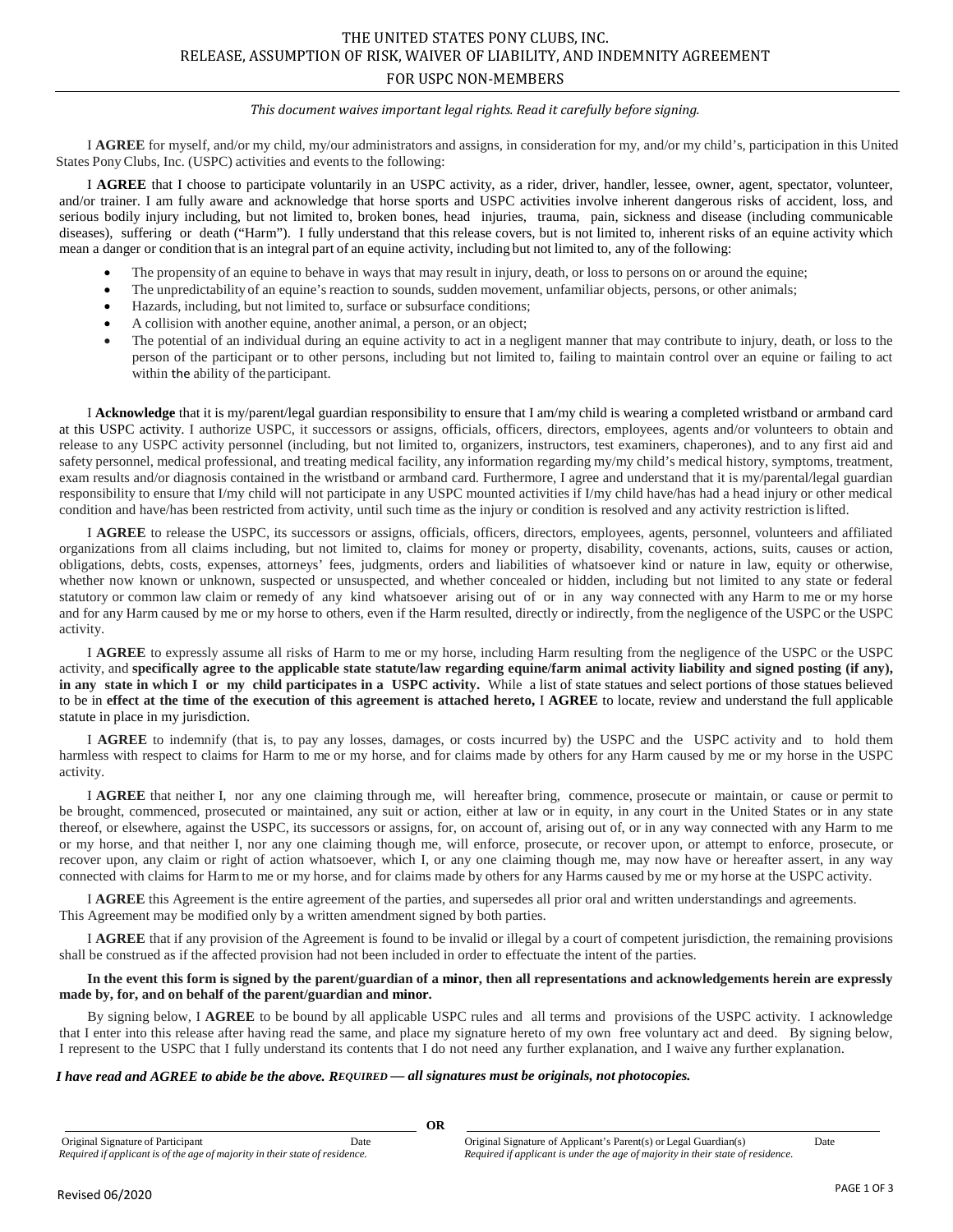# STATE EQUINE ACTIVITY LIABILITY STATUTES

*P L E A S E R E T A I N F O R Y O U R P E R S O N A L R E C O R D S .*

#### **ALABAMA**

**AL ST §6-5-337 WARNING:** Under Alabama law, an equine activity sponsor or professional is not liable for an injury to or the death of a participant in equine activities resulting from the inherent risks of equine activities, pursuant to the Equine Activities Liability Protection Act.

#### **ALASKA AK ST § 09.65.145; AK ST § 09.65.290**

**ARIZONA**

**AZ ST § 12-553**

# **ARKANSAS**

**AR ST § 16-120-201, 202 WARNING:** Under Arkansas law, an equine activity sponsor, livestock activity sponsor, livestock owner, livestock facility, and livestock auction market are not liable for an injury to or the death of a participant in equine activities o r l i v e s t o c k a c t i v i t i e s resulting from the inherent risk of equine activities or livestock activities.

### **CALIFORNIA NO KNOWN EQUINE ACTIVITY LIABILITY STATUTE**

# **COLORADO**

**CO ST § 13-21-119 WARNING:** Under Colorado Law, an equine professional is not liable for an injury to or the death of a participant in equine activities resulting from the inherent risks of equine activities, pursuant to section 13-21- 119, Colorado Revised Statutes.

# **CONNECTICUT**

**CT ST § 52-557p**

# **DELAWARE**

**DE ST TI 10 § 8140 WARNING:** Under Delaware Law, an equine professional is not liable for an injury to or the death of a participant in equine activities resulting from the inherent risks of equine activities, pursuant to 10 Delaware Code § 8140.

### **FLORIDA**

**FL ST § 773.01 - 773.06 WARNING:** Under Florida law, an equine activity sponsor or equine professional is not liable for an injury to, or the death of, a participant in equine activities resulting from the inherent risks of equine activities.

### **GEORGIA**

**GA ST § 4-12-1 - 4 WARNING:** Under Georgia law, an equine activity sponsor or equine professional is not liable for an injury to or the death of a participant in equine activities resulting from the inherent risks of animal activities, pursuant to **Chapter 12 of Title 4 of the Official Code of Georgia Annotated.**

#### **HAWAII**

**HI ST § 663B-1, B-2**

**IDAHO ID ST § 6-1801 - 1802**

#### **ILLINOIS**

**IL ST CH 745 § 47/1 - 47/999 WARNING:** Under the Equine Activity Liability Act, each participant who engages in an equine activity expressly assumes the risks of engaging in and legal responsibility for injury, loss, or damage to person or property resulting from the risk of equine activities.

#### **INDIANA**

**IN ST 34-31-5-1 - 5 WARNING:** Under Indiana law, an equine professional is not liable for an injury to, or the death of, a participant in equine activities resulting from the inherent risks of equine activities.

#### **IOWA**

**IA ST § 673.1 - 673.5 WARNING:** UNDER IOWA LAW, A DOMESTICATED ANIMAL PROFESSIONAL IS NOT LIABLE FOR DAMAGES SUFFERED BY, AN INJURY TO, OR THE DEATH OF A PARTICIPANT RESULTING FROM THE INHERENT RISKS OF DOMESTICATED ANIMAL ACTIVITIES, PURSUANT TO IOWA CODE CHAPTER 673. YOU<br>ARE ASSUMING INHERENT RISKS OF ASSUMING INHERENT RISKS OF PARTICIPATING IN THIS DOMESTICATED ANIMAL ACTIVITY.

A number of inherent risks are associated with a domesticated animal activity. A domesticated animal may behave in a manner that results in damages to property or an injury or death to a person. Risks associated with the activity may include injuries caused by bucking, biting,<br>stumbling, rearing, trampling, scratching, trampling, scratching, pecking, falling, or butting.

The domesticated animal may react unpredictably to conditions, including, but not limited to, a sudden movement, loud noise, an unfamiliar environment, or the introduction of unfamiliar persons, animals, or objects.

The domesticated animal may also react in a dangerous manner when a condition or treatment is considered hazardous to the welfare of the animal; a collision occurs with an object or animal; or a participant fails to exercise reasonable care, take adequate precautions, or use adequate control when engaging in a domesticated animal activity, including failing to maintain reasonable control of the animal or failing to act in a manner consistent with the person's abilities.

#### **KANSAS**

#### **KS ST § 60-4001 - 4004 WARNING:** Under

Kansas law, there is no liability for an injury to or the death of a participant in domestic animal activities resulting from the inherent risks of domestic animal activities, pursuant to K.S.A. 60- 4001 through 60-4004. You are assuming the risk of participating in this domestic animal activity.

Inherent risks of domestic animal activities include, but shall not be limited to:

(1) The propensity of a domestic animal to behave in ways i.e., running, bucking, biting, kicking, shying, stumbling, rearing, falling or stepping on, that may result in an injury, harm or death to persons on or around them; (2) the unpredictability of a domestic animal's reaction to such things as sounds, sudden movement and unfamiliar objects, persons or other animals; (3) certain hazards such as surface and subsurface conditions; (4) collisions with other domestic animals or objects; and (5) the potential of a participant to act in a negligent manner that may contribute to injury to the participant or others, such as failing to maintain control over the domestic animal or not acting within such participant's ability.

# **KENTUCKY**

## **KY ST § 247.401 – 4029 WARNING:** Under

Kentucky law, a farm animal activity sponsor, farm animal professional, or other person does not have the duty to eliminate all risks of injury of participation in farm animal activities. There are inherent risks of injury that you voluntarily accept if you participate in farm animal activities.

#### **LOUISIANA**

**LSA-R.S. 9:2795.1 - 9:2795.3 WARNING:** Under Louisiana law, an equine activity sponsor or equine professional is not liable for an injury to or the death of a participant in equine activities resulting from the inherent risks of equine activities, pursuant to R.S. 9:2795.3.

#### **MAINE**

# **ME ST T. 7 § 4101 - 4104-A WARNING:**

Under Maine law, an equine professional has limited liability for an injury or death resulting from the inherent risks of equine activities.

#### **MARYLAND**

#### **NO KNOWN EQUINE ACTIVITY LIABILITY STATUTE**

#### **MASSACHUSETTS MA ST 128 § 2D WARNING:** Under

Massachusetts law, an equine professional is not liable for an injury to, or the death of, a participant in equine activities resulting from the inherent risks of equine activities, pursuant to section 2D of chapter 128 of the General Laws.

### **MICHIGAN**

**MCLA 691.1661 - 1667 WARNING:** Under the Michigan equine activity liability act, an equine professional is not liable for an injury to or the death of a participant in an equine activity resulting from an inherent risk of the equine activity.

#### **MINNESOTA**

**MN ST § 604A.12**